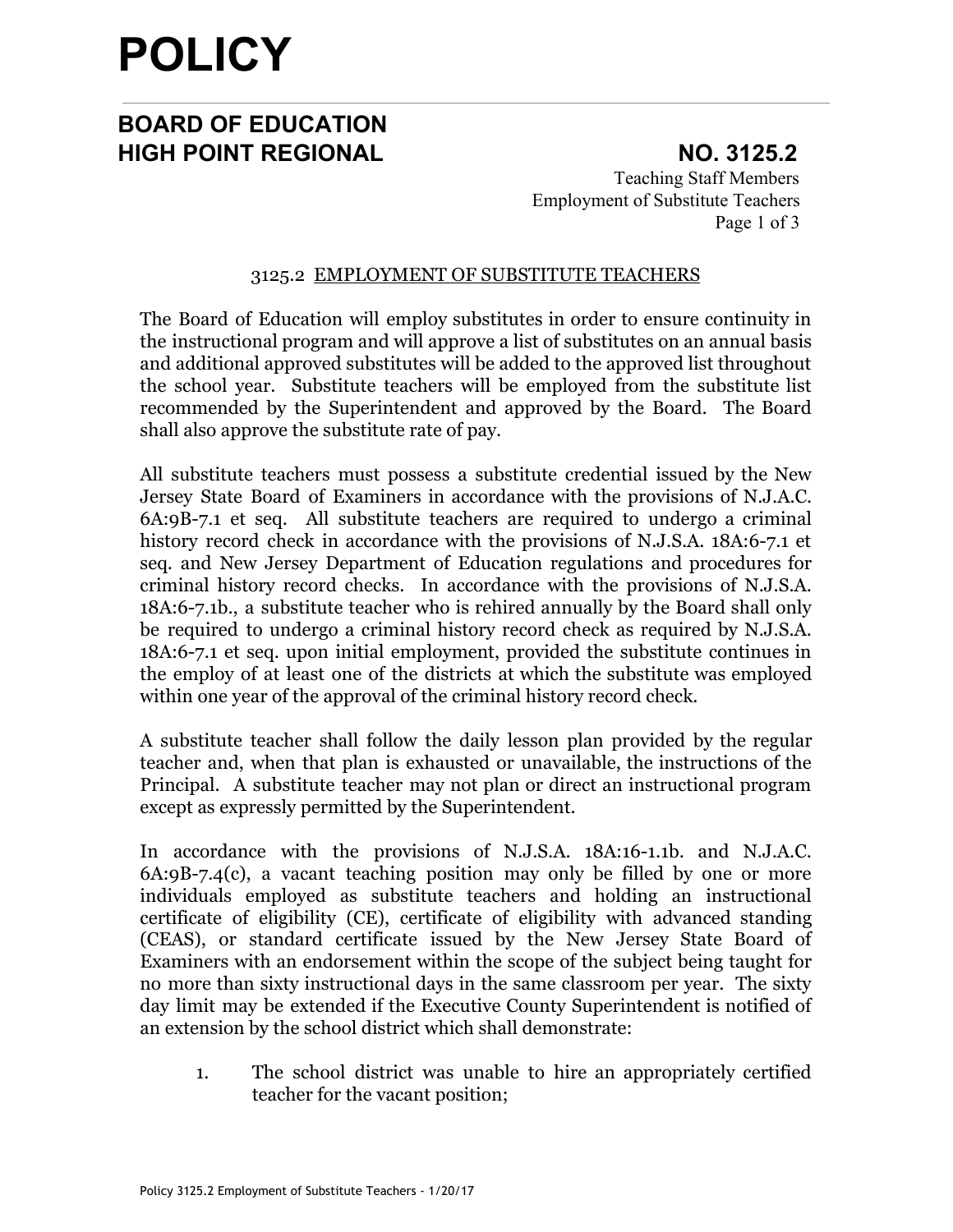## **POLICY**

### **BOARD OF EDUCATION NO. 3125.2 HIGH POINT REGIONAL**

Teaching Staff Members Employment of Substitute Teachers Page 2 of 3

- 2. The school district is filling the position subject to the limitations in a local contract or N.J.A.C. 6A:9B-7.1; and
- 3. Holders of an instructional CE or CEAS with an endorsement within the scope of the subject being taught meet the following provisions:
	- a. CE or CEAS holders obtain a provisional certificate;
	- b. CE or CEAS holders are enrolled in a district mentoring program upon obtaining a provisional certificate;
	- c. CE holders are accepted into a CE educator program and will begin coursework in the program's next available cohort.

In the event that one individual employed pursuant to the provisions of N.J.S.A. 18A:16-1.1b is employed in the same position for more than sixty days, the substitute shall be compensated by the school district on a pro-rata basis consistent with the salary provided to a teacher with similar credentials in the school district.

In accordance with the provisions of N.J.S.A. 18A:16-1.1c. and N.J.A.C. 6A:9B-7.4(b), a vacant teaching position may only be filled by one or more individuals employed as substitute teachers and holding an instructional CE, or a CEAS, or a standard certificate issued by the New Jersey State Board of Examiners with an endorsement not within the scope of the subject being taught for no more than forty instructional days in the same classroom per year. The Executive County Superintendent of Schools shall be notified by the Superintendent or designee if a holder of an instructional CE or CEAS substitutes for more than twenty instructional days in the same classroom.

Holders of a career and technical education substitute credential pursuant to N.J.A.C. 6A:9B-7.5 shall be permitted to substitute for no more than forty instructional days in the same classroom per year in accordance with the provisions of N.J.A.C. 6A:9B-7.4(b)2.